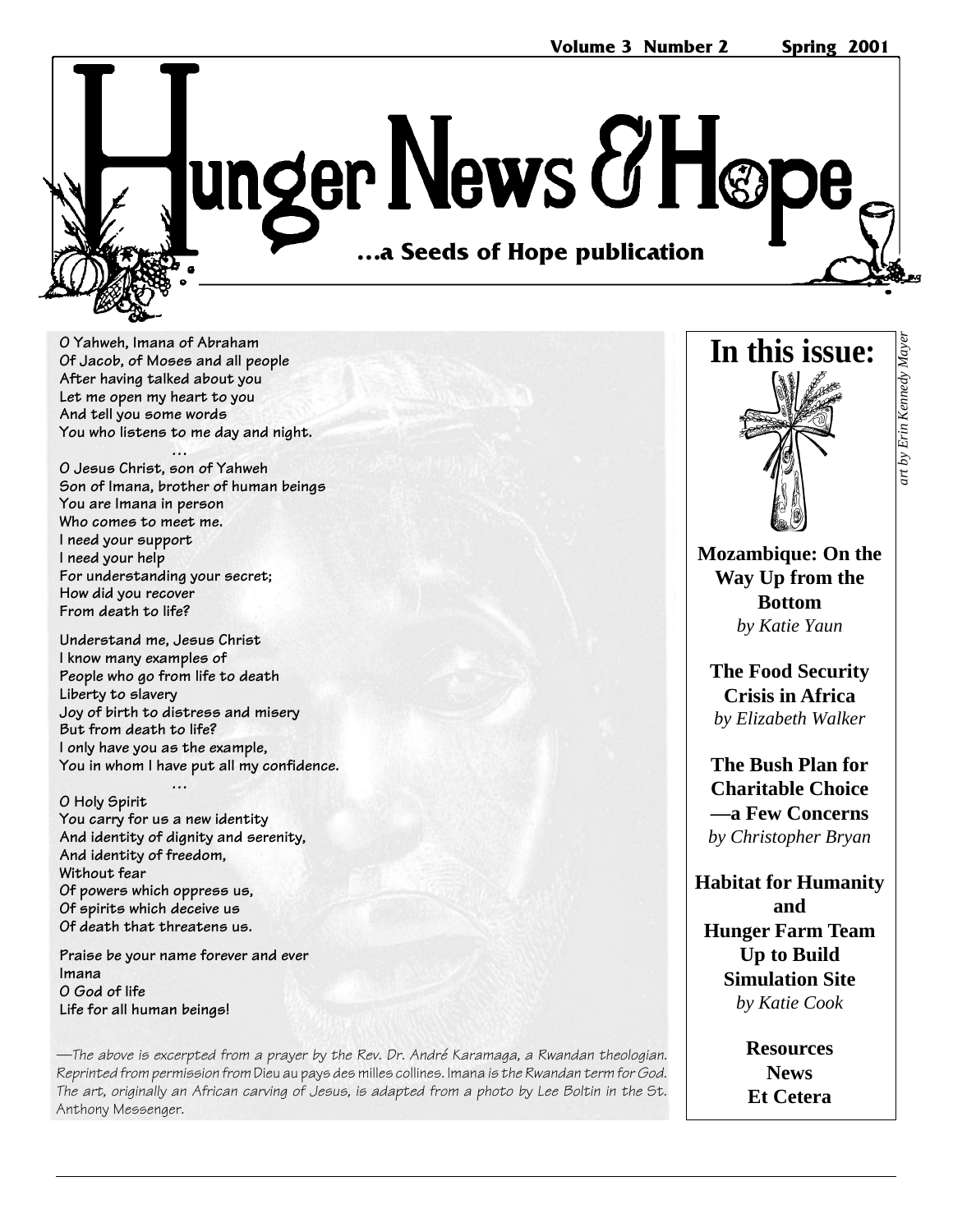# *Mozambique: On the Way Up from the Bottom*

#### by Katie Yaun

The memory of flood victims clinging<br>to the tops of trees, a seemingly neverending civil war, and the abounding myth that it is the "poorest country in the world" have until recently dominated the world's stereotype of Mozambique. The country has experienced a major turnaround in the past nine years, however, starting with the 1992 end to the war between the rebel Mozambique National Resistance (Renamo) led by Afonso Dhlakama and the official national government (declared independent from Portugal in 1975) led by President Joquin Chissano.

When the two leaders signed the 1992 peace agreement, the country was in ruins—including poor infrastructure, incredible debts, deplorable educational and health-care regimes, and low economic production—yet the 1994-elected Frelimo Party promised to solve the problems of the poor with "gradual and equitable distribution of the nation's wealth." How was this feasible with such an obvious lack of wealth? Evidently, Frelimo has initiated remarkable economic progress at the macroeconomic level.

Frelimo targeted poverty reduction, improvements in education and health, employment boosts, and inflation control as the major platforms for economic progress. In order to realize any visible improvement in these areas, Mozambique needed at least 6 or 7 percent annual GDP growth; fortunately, the GDP growth rate peaked at 11.3 percent in 1997 and averaged nearly 10 percent in 1996-1999. A successful decrease in inflation, down from 1994's 70 percent mark, allowed the Bank of Mozambique to stop fixing the exchange rate of the country's currency, the *metical*, and to let it float according to supply and demand.

Since price falls concentrated in foodstuffs, this new method was good news for the poor who spend the bulk of their income upon food supplies. Overall, the largest macroeconomic gains for Mozambique have been in industry, due to the lowering of mining taxes—specifically in the mining of marble, bauxite, and graphite.

Clearly, Mozambique has experienced macroeconomic success, but what real improvements have come for individual citizens in the countryside and cities? Sixtynine percent of Mozambicans still live below

the poverty line, especially rural dwellers who implement rudimentary farming techniques. In the towns, most of the social and economic safety nets that existed under the previous centrally-planned economy have been withdrawn. There is no longer a basic ration of subsidized food for all citizens and health services are no longer free.

The minimum wage is \$30 per month, but many companies are not even paying this minimum or are beginning the practice too late for some impoverished employees. Additionally, trade unions are complaining that the workforce is losing more than 100,000 jobs because of structural adjustment policies over the past decade.

 To break away from poverty in the countryside and cities, Frelimo has targeted increases in social spending and foreign investment, with the objective of building up human capital.

The government chose these targets to alleviate current

> conditions in education and health-care, such as

#### *The Cashew Industry's Saga of Liberalization*

By the end of the war in 1992 , Mozambique had shifted from its 1975 status as the world's leading cashew producer to experiencing state company breakups sanctioned by the government as a result of diseased crops. The country conceded to the World Bank's argument that liberalization of the raw cashew trade would improve the prices paid to farmers for their products.

Yet a recent Deloitte study found that the benefits of liberalization had gone to traders and not to farmers, and that Mozambique would gain an extra \$150 per ton by exporting processed nuts. Backed by the processing industry, the ruling Frelimo party has placed a 10-year ban on the export of raw nuts to rectify the overlooked farmers' sad situation.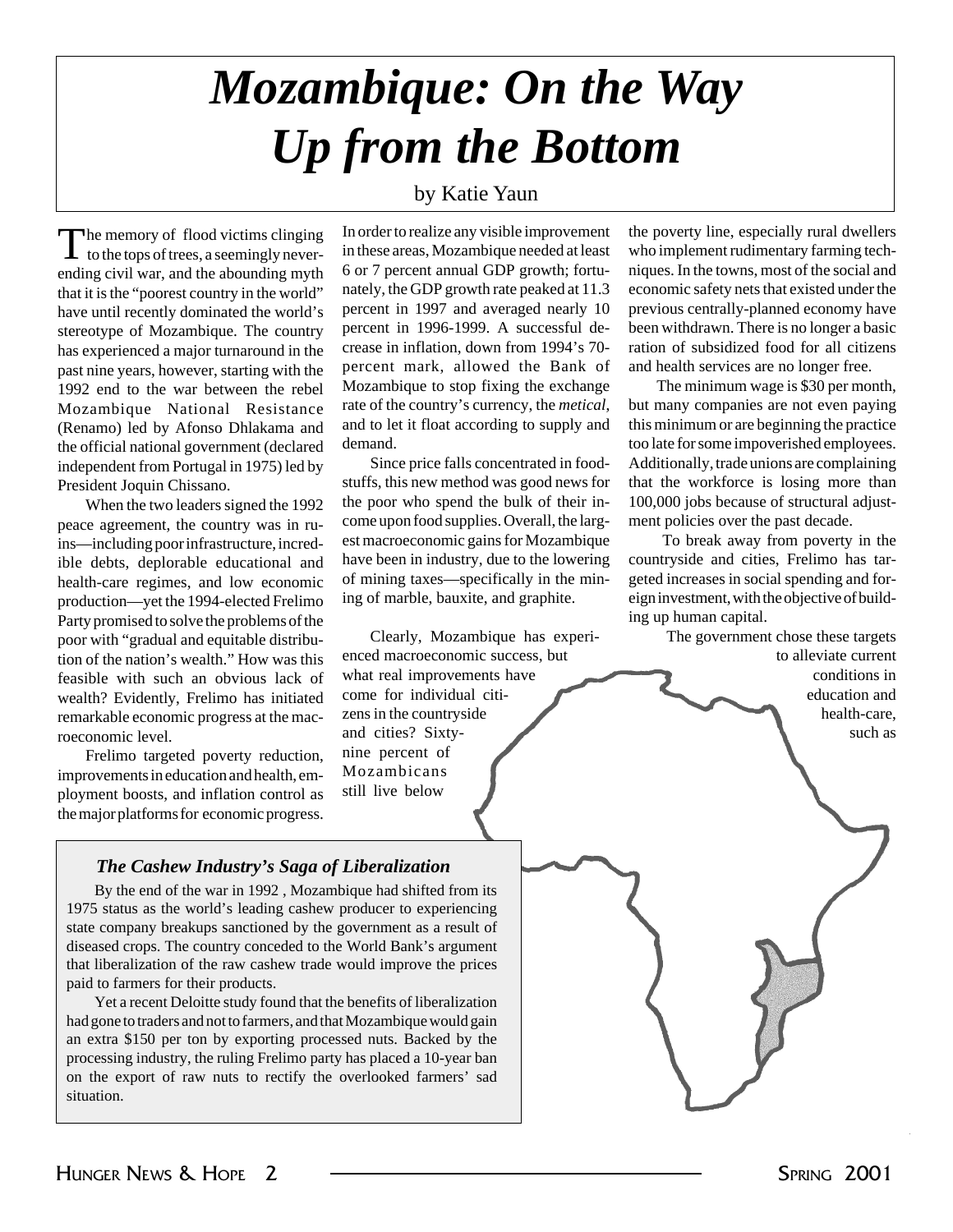#### *A Beneficiary of Major Debt Relief*

The World Bank and IMF declared in April of 1998 that Mozambique is eligible for debt relief under the Heavily Indebted Poor Countries initiative. By June of 1999 they had waived \$1.7 billion of Mozambique's \$5.5 billion total debt, stemming from wars, droughts, and floods since the mid-1980s. Full relief will not come until Mozambique satisfies certain conditions such as implementation of social development measures and achieving "satisfactory performance" under IMF's Poverty Reduction and Growth Facility.

overcrowded schools at all levels, high dropout and failure rates among older students, low teacher salary, a shortage of clean drinking water, poor sanitation, recent cholera breakouts that killed 2,000 people between 1997-1999, and the uprising of a malaria epidemic from the stagnant pools of leftover flood water. Mozambique will implement a two-tier system of social spending: private institutions are encouraged to build schools and clinics for those who can afford to pay fees, while the public sector and government will provide for those who cannot afford the fees.

As far as foreign investment is concerned, the administration initiated several industrial projects in order to generate thousands of jobs, with the hope that increased employment will alleviate social problems in education and health care. The largest of these projects is MOZAL, a \$1.3 billion

aluminum smelter on the outskirts of Maputo drawing shareholders from London, Mitsubishi (Japan) and South Africa.

Additional industrial projects in the works include production of steel slabs with South African iron ore and Mozambican natural gas, a new power station based from two dams in Cahora Bassa and M'panda-Ncua, and the rehabilitation of transport infrastructure.

Despite its macroeconomic success and its plans to alleviate poverty among the private sector, Mozambique remains dependent on huge annual injections of foreign grants and soft loans. The government collects enough domestic revenue to cover its running costs, but the capital budget is almost entirely funded by foreign aid.

The most recent meeting of the World Bank's Consultative Group for Mozambique brought donor pledges of

#### *Floods Take a Serious Economic Toll*

Flooding in south and central Mozambique in February 1999 literally washed away the government's plans for a sustained 10 percent economic growth rate. Deaths, demolished farm land, destroyed homes, drowned cattle, and damaged irrigation infrastructure left the economy severely shaken.

The UN-backed government received only \$250 million for post-flood reconstruction, forcing it to drop the economic growth target for 2000 from 10 to four percent in light of this more pressing need.

> \$570 million for 2001. In response to the notion that the Mozambican government is taking orders from foreigners, Prime Minister Pascoal Mocumbi acknowledged: "we are a country that begs, and beggars have their sovereignty curtailed."

> Yet the commendable fact remains that a supposedly dependent country of "beggars" has pulled itself from the devastation of war to a degree, at least, of economic prosperity—and appears to be taking whatever steps are necessary to accomplish this feat. The next challenge facing Mozambique is how to ensure that the benefits brought by growth and stability can raise the living standards of the vast majority.

> *—Katie Yaun, a native of Jackson, Florida, is an English major at Baylor University and a Seeds of Hope intern. Source:* Africa Discovery, *United Nations*



#### *Ensuring Small Farmers' Access to Land*

Companies and individuals in Mozambique wishing to acquire land for commercial purposes must first hold consultations with the local community and then obtain a written opinion from the district administrator.

This mechanism was recently implemented for two reasons: First, land tenure does not take the form of ownership but of use rights, a right free of charge to small farmers. Second, it is feared that if a market in the land was more accessible (i.e. if the mechanism was not in place), social polarization to the countryside would increase, with the end result that rich estate owners would override the poor farmers who have occupied the land for years.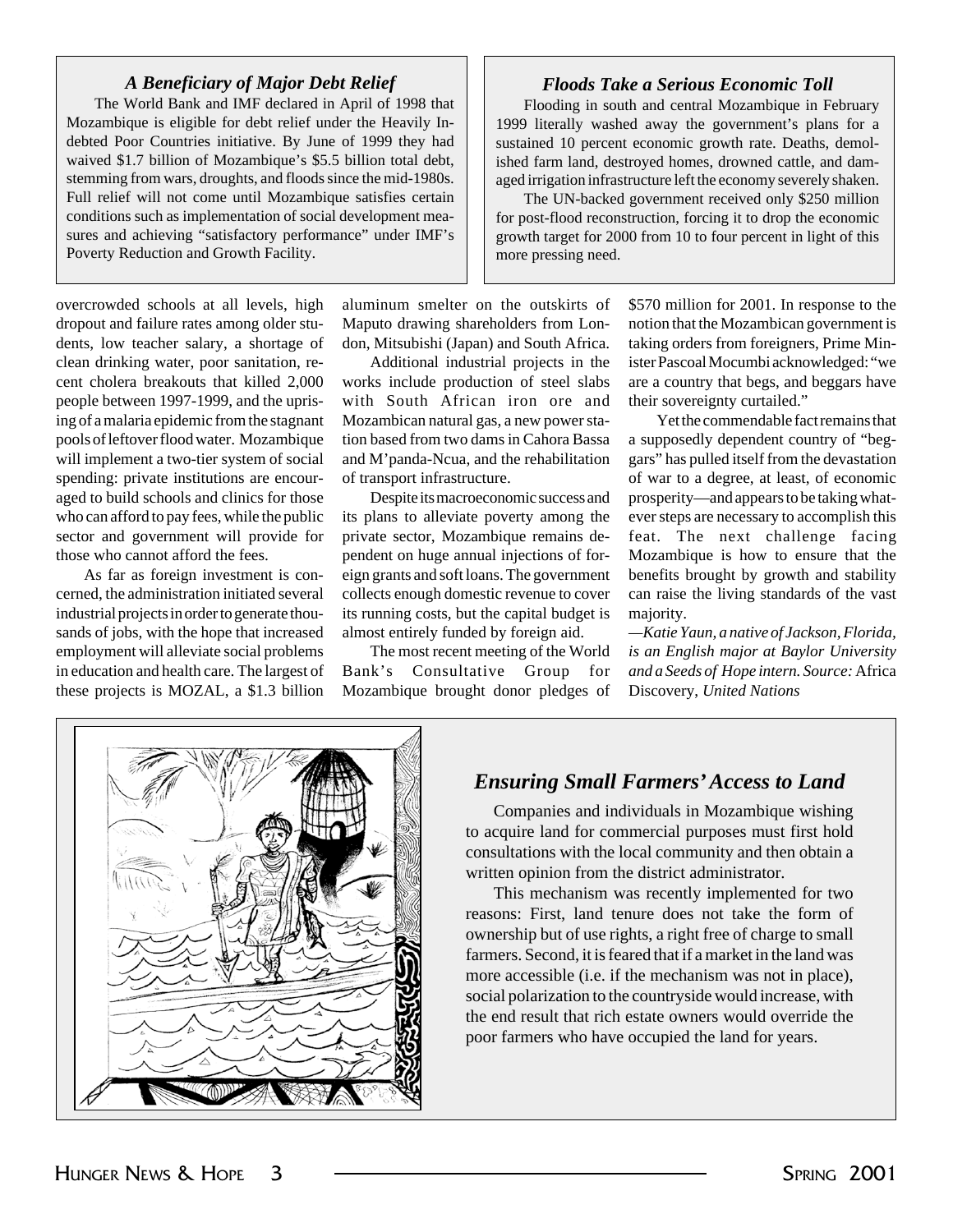# **An Examination of the Food Security Crisis and its Implications in Africa**

Televised images of starving chil-dren once again flood commercial breaks. Three years of drought have forced millions of Africans to the brink of death. But those watching these images over their TV dinners have seen all this before. So why should they have to help Africa once again?

Three consecutive years of poor rainfall have led to a drought crisis, placing some 13.4 million people in seven countries of East and South Africa at extreme risk of food insecurity and famine. While global climate changes may be affecting



#### *To compound prevailing hunger, most of the affected countries are in the throes of political, economic, and social insecurity. Affairs of the state only intensify the tragedy of starvation.*

#### *by Elizabeth Walker*

the frequency of rainfall, other internal factors are contributing to the intensity of the drought.

High population growth rates, inefficient farming techniques, and deforestation each are contributing to this chronic drought disaster. Regardless of cause, however, as more than two billion tons of fertile topsoil blows away, a population dependent on agriculture is now starving.

Ninety-percent of water pans are dry. To access water in Ethiopia, men travel an average distance of 25 kilometers and women dig more than six meters into dry riverbeds. Whole communities have become nomadic, desperately searching safe drinking water from distant sources. Because of the widespread displacement, 24,000 students—who had nutritional and disease surveillance at their schools—have been displaced. Nearly half the schools subsequently have closed.

Obviously, without water, Africans are also without food. Acute malnutrition across the total population has quadrupled. In Kenya, for example, malnutrition among children under five has increased from 0.25 percent to 13.15 percent in the last few months; in Somalia, the malnutrition rate among children under five is now at 24 percent and rising.

To compound prevailing hunger,

most of the affected countries are in the throes of political, economic, and social insecurity. Affairs of state only intensify the tragedy of starvation.

Until the two sides signed a comprehensive peace agreement in December 2000, the Ethiopian government spent more than one million dollars daily on the border conflict with Eritrea, which won its independence from Ethiopia eight years ago. Prime Minister Meles Zenawi announced, "In Ethiopia, we do not wait to have a full tummy to protect our sovereignty."

While his people are plagued with hunger, he commissioned four new Su-25 attack jets, each costing twenty million dollars. Even as the military now withdraws, he ignores all indications of the drought, refusing to accept any food aid shipped through the Eritrean port of Assab, which prior to the conflict received 75 percent of relief assistance destined for landlocked Ethiopia.

As the Ethiopian government confronts its enemy Eritrea, South Africa is confronting the legacy of apartheid. Seven years since the end of the segregationist apartheid regime and the installation of the first democratically elected government, South Africa remains an inequitable society. Poor health, low education, and structural unemployment remain as vestiges to the apartheid era. Additionally, current economic factors further explain the persistence of poverty and unemployment, the agents of chronic hunger that exacerbate the drought.

Soon after the formal end to the apartheid regime, the government of South Africa adopted a new macroeconomic policy framework, called Growth, Employment, and Redistribution (GEAR). Striving to develop a competitive, fast-growing economy, the GEAR strategy includes tightening fiscal discipline, increasing foreign and domestic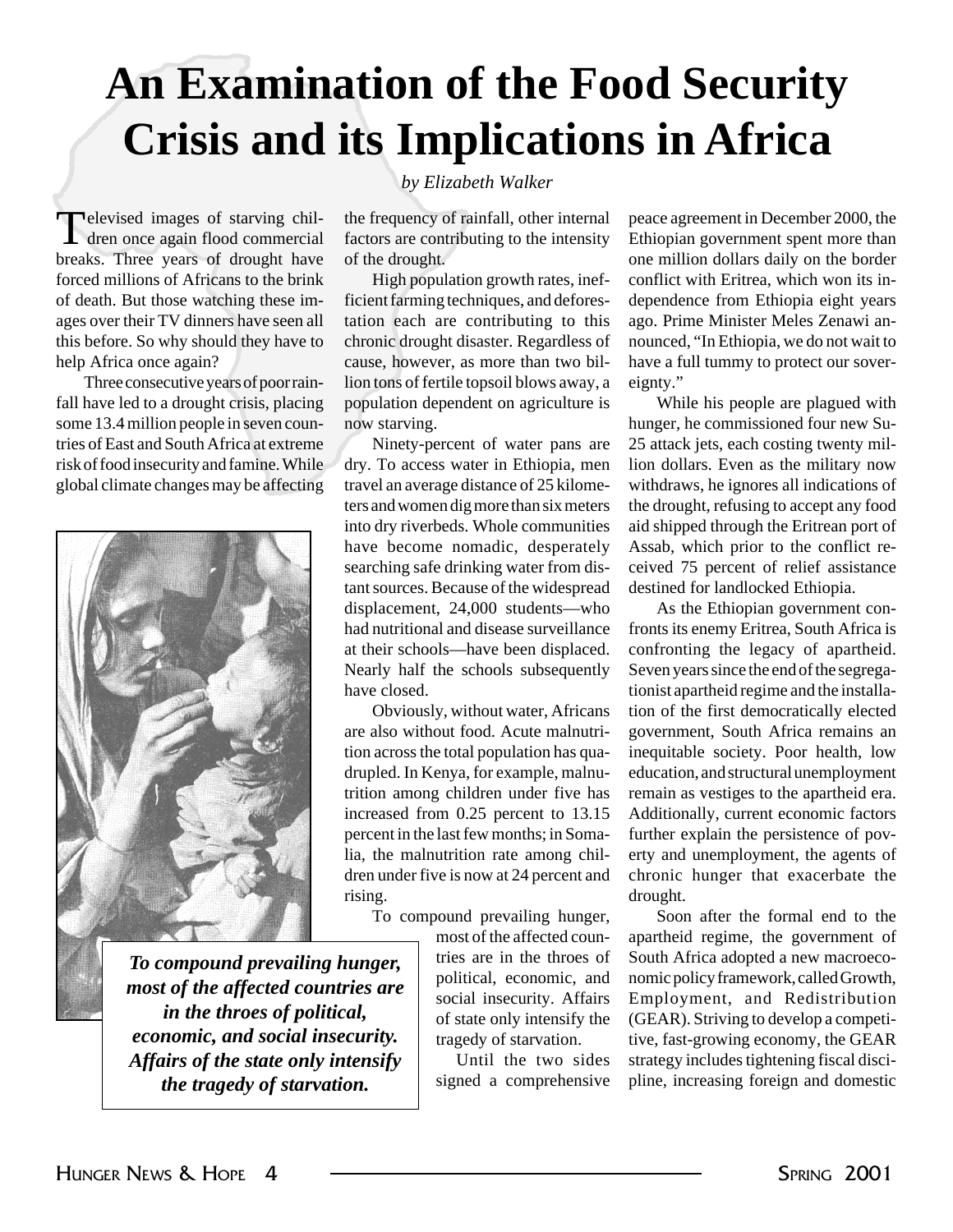investment, accepting privatization, and opening the economy to international competition.

Unfortunately, these market liberalization policies, designed to catapult the

South African economy, have proven disappointing. Unprepared for global competition, the South African job sector fell stagnant: the government judges that an average of 50 percent of the potential labor force is unable to secure employment.

Consequently, the South African gross domestic product has grown merely 2.1 percentannually, well short of the 3.8 percentaverage that GEAR deemed essential.

Therefore, social and economic stratification persists. The impoverished remain where they were as whites continue to earn up to 15 times more. The hungry, feeling unable to affect their circumstances against inherent racial oppression, unemployment, and drought, are increasingly willing to resort to armed revolt. Combined with easy availability of black-market firearms, South Africa, as Minister for Social Development Zola Skweyiya acknowledged last September, "is sitting on a social time bomb."

Yet the expectation of further violence and destruction is not limited to the nation of South Africa. Throughout Africa, resource scarcity and conflict appear inextricably linked. A research program undertaken by the World Hunger Program at Brown University examines the genocide in Rwanda as a case study. The introduction to its report states, "A complete analysis of the causes of Rwanda's genocide lies in a combination of extreme pauperization and reduction of life chances for a majority of the poor." Inside of three months, that system of genocide systematically slaughtered one million Tutsi, scapegoats of hungry bellies.

Current economic strife and agricultural failure foreshadow similar violence. With no jobs and no fertile land, terror looms—unless the hungry can find food.

Unfortunately, one of the key charitable advances in Africa has failed to make a difference this year. In 1992,

*So why should television viewers have to help Africa once again? Because this is not just another drought.*

African governments and foreign donors set up the Food Security Reserve (FSR) to stockpile mass amounts of food to be dispatched in times of shortage. Last year, however, the system broke down when promised food loans did not arrive. Therefore, rather than being able to confront the current food crisis with the 370,000 metric tons of grain the FSR usually holds, African governments have only 50,000 metric tons on hand.

So why should television viewers have to help Africa once again? Because this is not just another drought. This is a natural disaster that threatens to send Africans back to the beginning. They suffered lifetimes under elitist governmental regimes and they are struggling this lifetime against the lethal legacy of long-gone, satiated leaders.

The hungry in Africa again need television viewers worldwide because now is when they need food most. Their governments ignore them; established charities have failed them; and now nature seems to betray them. And they cannot continue to assert themselves when they are starving.

*—Elizabeth Walker, a native of Boston, is a senior professional writing student at Baylor University. Sources: Panafrican News Agency, Church World Service, UNICEF, Brown University World Hunger Program, Africa Recovery, United Nations Development Programme.*



Bread for the World's 2001 Offering of Letters, Africa: Hunger to Harvest, is urging the U.S. Congress to commit to cut hunger in half in sub-Saharan Africa by seeking at least an additional \$1 billion in poverty-focused assistance, including debt relief.

With this additional aid, African countries could better carry out development programs that give communities the capacity to improve education, health, agriculture and economic opportunity. The cost to the U.S. government would amount to one penny a day per citizen. By making this commitment to Africa, the U.S. could leverage as much as another \$4 billion in development aid from other countries.

In *Africa: Hunger to Harvest,* we will make the case that African nations need additional U.S. aid to develop their human and natural resources—and thereby strengthen their capacity to deal with hunger, poverty and related problems. Development strategies would vary throughout the region, depending on the needs and priorities of each country and community.

Among other things, sub-Saharan Africa needs resources to improve farming and support farmer-owned businesses; prevent and treat HIV/AIDS, malaria, tuberculosis, and other infectious diseases; enroll more children in school (especially girls, who are often kept out); and create microenterprises and business opportunities.

*—For more information, contact BFW at 50 F Street NW, Suite 500; Washington, DC 20001; Phone: 800/82-BREAD; Fax: 202/639- 9401; Web: www.bread.org.*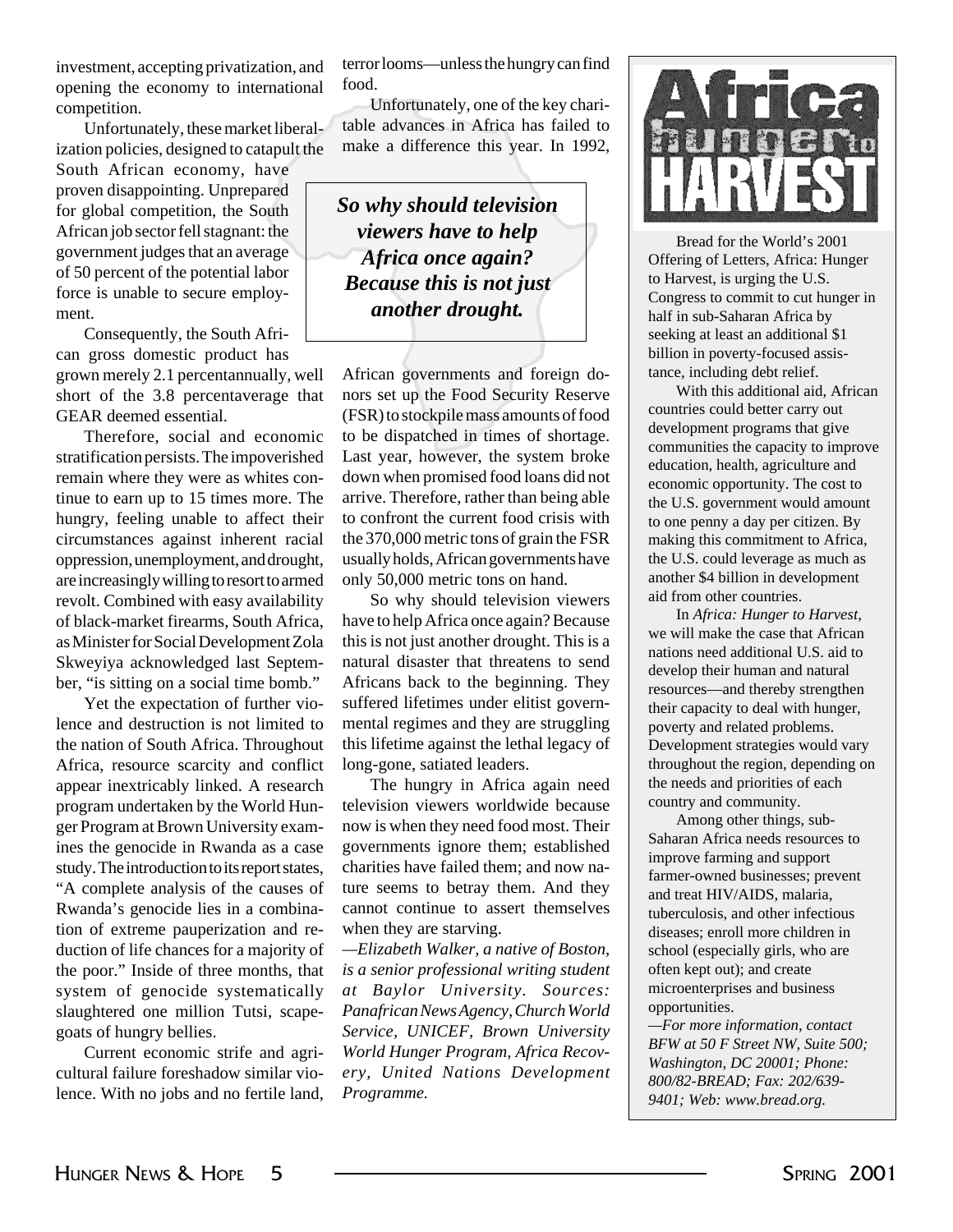# **The Bush Plan for 'Charitable Choice' —a Few Concerns**

#### *by Christopher Bryan*

U.S. President George W. Bush's highly publicized proposal for the federal government to help subsidize religious organizations that sponsor social welfare programs has garnered much attention, both favorable and otherwise. Ironically, the Bush administration's preferable mode of policymaking—applying a rigorous costbenefit analysis to determine the course of action—renders the governmental funding of faith-based organizations, as presently conceived, more costly than beneficial.

Although there is little doubt that further opening up federal coffers to religiously oriented programs would benefit the recipients of the direct services offered, the larger questions that should focus our inquiry and scrutiny are "at what cost and to whom?"

#### *Violation of Constitutional Principles.*

The First Amendment's Establishment Clause protects against an excessive entanglement of church and state. On this point, the most obvious concern is the obvious and practical question of how the newly created White House Office of Faith-Based and Community Initiatives will determine eligibility: will constitutionally impermissible viewpoint discrimination occur at some point in the decision-making process? Can a Satanist cult running a homeless shelter qualify? Will white supremacist organizations under the banner of Christian Identity be allowed to receive federal funds to maintain a soup kitchen?

The problem that inevitably arises is this: given that there is a finite amount of money to disburse, and there are countless groups applying for such funds, deciding who gets how much falls to the discretion of bureaucrats whose choices might reflect biases against certain groups or sects. Given Americans' penchant for litigation, perhaps the most costly facet of the Bush plan would be the interminable legal wrangling

stemming from this thicket of constitutional problems. In the final analysis, this only serves to distract attention—and divert valuable resources away—from the central issue of providing services, alleviating hardship, and preventing at-risk conditions that make people prone to societal ills in the first place.

#### *Infringement on Religious Organizations' Integrity and Independence.*

Faith-based groups receiving federal funds should be subject to the regulations and policies attached to nonreligious organizations. (Otherwise, religious groups get the funding both ways: being eligible for federal money without having to abide by

*Although there is little doubt that opening up federal coffers to religiously oriented programs would benefit the recipients of the services offered, the larger questions that should focus our inquiry and scrutiny are "at what cost and to whom?"*

legal requirements, which would create a peculiar form of preferential treatment for faith-based organizations.) But as many religious organizations are realizing, the costs of compliance often outweighs the benefit conferred.

Most truly local and grassroots charity groups lack the administrative infrastructure, support staff, and resources to navigate the frustrating red tape and paperwork drudgery that compliance requires. In the words of Reverend Jim Donald of St.

Columba's Episcopal Church, "Once you get into working with the government you get into a kind of bureaucratic hell." Federal guidelines about how the money will be spent require acute attention not only to accounting but also to myriad regulations in such far-flung realms of occupational safety, Title VII antidiscrimination law, and tax rules, among others.

Receiving federal money also means recipient charities have to write monthly reports, be open to site visits and the inspection of files. For some religious leaders and program managers, the fact that such strings are attached to receiving federal money defeats the purpose of desiring governmental assistance, which can easily rise to the level of intrusion on how an organization operates internally.

Evangelical groups have echoed these worries. The Southern Baptist Convention's North American Mission Board has warned its ministries that there can be a tendency over time for the government to attempt to control that which it subsidizes.

Some groups have already disavowed federal funding for this very reason—the specter of excessive entanglement between church and state scares partisans on both sides of the divide. In a recent survey of over 1,200 religious congregations, only 28 percent of politically conservative congregations were willing to apply for government financing for charity work, compared with 51 percent of politically moderate or liberal congregations.

#### *A Step Backward: The End of Basic Government-run Public Services?*

Yet another reason that citizens, regardless of their relative position on the political ideological spectrum, should be wary of the Bush plan is that it could devolve into a gradual shrinking of public sector services offered by the government. It would be alluring for fiscal conservatives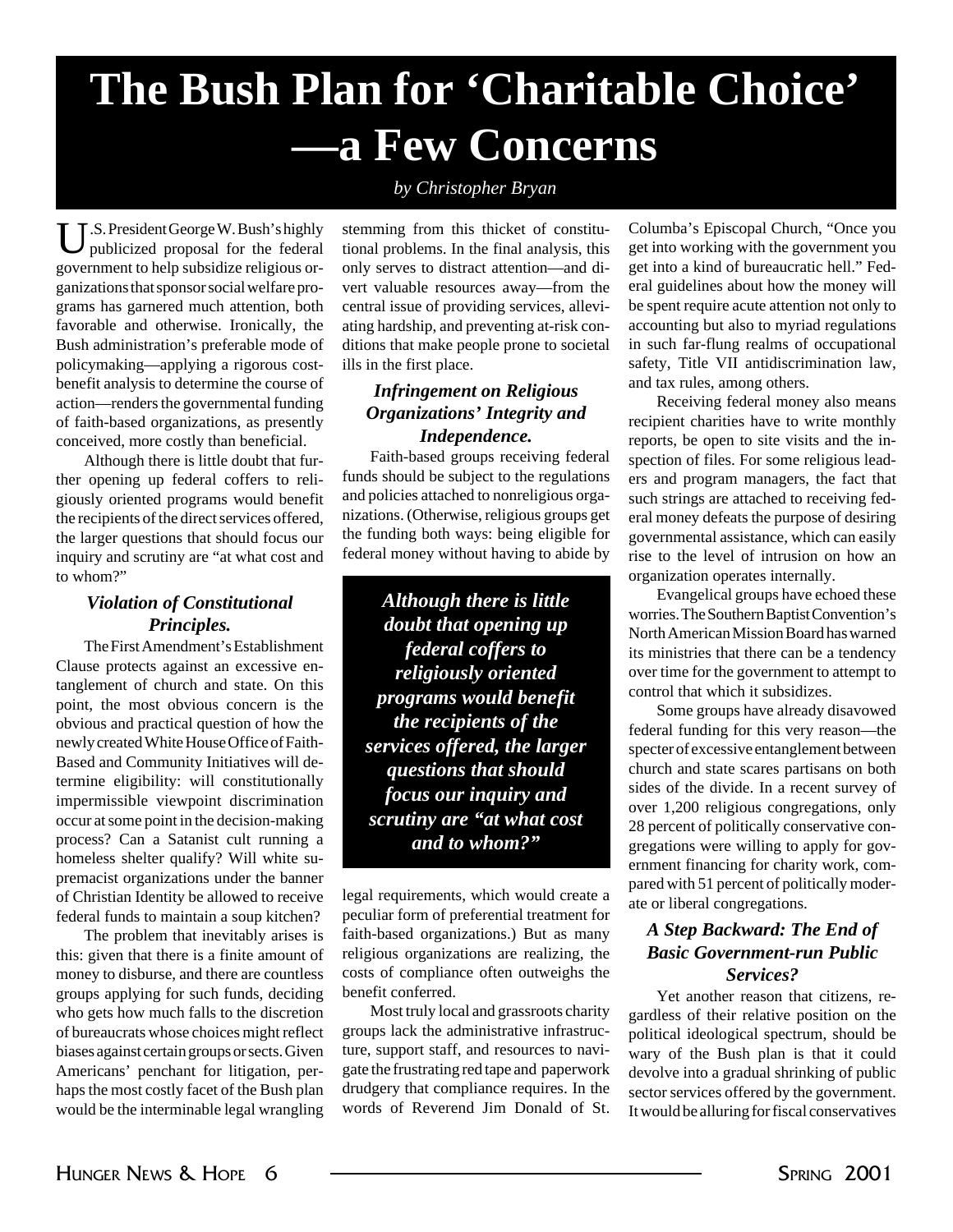to make the rather disingenuous argument that since faith-based organizations are equipped to tackle the nation's social ills, the government can scale back its direct services and programs.

The result would be a ramshackle system of public service providers in complete disarray—a stunning reversal of the promising trend now beginning to occur in which different service providers are more centralized and increasingly working in tandem with each other in helping the disadvantaged. The purpose of a neutral, nonsectarian government is precisely to address national problems in a systematized and efficient way.

By trying to delegate this responsibility to religious charities, the Bush administration may be laying the groundwork to cut key programs with proven effectiveness in order to help bankroll the generous tax cuts and increased defense spending that lies at the heart of the political agenda.

Moreover, placing too religious organizations to solv social problems removes the lawmakers to fashion needed meaningful reforms in an a social service system.

#### *Holding the Needful H Proselytization.*

The possibility of pressure the downtrodden to conform ogy (before receiving a help part of the reason many citizen cal of Bush's proposal. Man form charitable functions be it as a fundamental part of convictions. And almost all of vested interest in converting they perceive to be a preferal

But would a Jewish ma at a government-funded Na program? The long bloody h gious wars should remind us belief cuts deep into the cons individuals, sometimes at od basic characteristics. Thus, ers are understandably and comfortable with the public insidious forms of coercion people who are down and of

#### *Sculpting a Tenable Solution.*

A compelling alternative to a system riddled with the constitutional vexations and ethical quandaries illustrated above would be to restrict public financing to religiously affiliated groups that agree not to discriminate in employment practices and to abide by federal regulations, thus enabling them to provide useful and socially beneficial social services without violating basic principles of fairness and equality.

Also, religious organizations should take the high road in their efforts at evangelism by not making services contingent on memorizing Scripture or converting to a creed. Also, beneficiaries should be made aware about the religious nature of a program and notified of secular alternatives.

Of course, the status quo already provides that federal subsidies may be used to pay for, say, the soup but not the Bible. And it has been a long-standing practice that organizations that are affiliated with a house of worship but are separate institutions performing only secular functions should be able to enjoy eligibility for tax dollars. Furthermore, there are non-financial ways government can support religious groups, such as inviting faith community representatives to join community task forces.

If President Bush wants to make public funds available for faith-based organizations there should be some rules of engagement. Otherwise, there is a danger of religion becoming a mere shill for bigotry instead of a life-affirming solution to real problems, a haunting prospect that would dispirit the essence of the undertaking and disrupt the balance of church and state.

*—Christopher Bryan, a native of Shreveport, Louisiana and a former Seeds intern, is a student at the University of Chicago Law School.*

| e conservative                                                   | $\mu$ , $\sigma$ , $\sigma$ , $\mu$ , $\sigma$ , $\sigma$ , $\sigma$ , $\sigma$ , $\sigma$ , $\sigma$ , $\sigma$ , $\sigma$ , $\sigma$ , $\sigma$ , $\sigma$ , $\sigma$ , $\sigma$ , $\sigma$ , $\sigma$ , $\sigma$ , $\sigma$ , $\sigma$ , $\sigma$ , $\sigma$ , $\sigma$ , $\sigma$ , $\sigma$ , $\sigma$ , $\sigma$ , $\sigma$ , $\sigma$ , $\sigma$ , |
|------------------------------------------------------------------|-----------------------------------------------------------------------------------------------------------------------------------------------------------------------------------------------------------------------------------------------------------------------------------------------------------------------------------------------------------|
| much faith in<br>ve deep-seated<br>ne impetus on<br>programs and | Insulation<br>by Nadine N. Doughty<br>to insulate: "To place in a detached situation; to separate by a non-                                                                                                                                                                                                                                               |
| already ailing                                                   | conductor from other bodies"                                                                                                                                                                                                                                                                                                                              |
| Hostage to                                                       | Insulation-                                                                                                                                                                                                                                                                                                                                               |
| n.                                                               | How fine it is for keeping dwellings warm!                                                                                                                                                                                                                                                                                                                |
| ure exerted on                                                   | How useful, too, for muffling unwanted sounds.                                                                                                                                                                                                                                                                                                            |
| n to the ideol-                                                  |                                                                                                                                                                                                                                                                                                                                                           |
| lping hand) is                                                   | The security of our lives gives another kind                                                                                                                                                                                                                                                                                                              |
| ens are skepti-                                                  | of insulation—from the face of need.                                                                                                                                                                                                                                                                                                                      |
| ny groups per-                                                   | Our busy schedules, comfort, and our wealth                                                                                                                                                                                                                                                                                                               |
| cause they see                                                   | all cushion us from seeing what is there:                                                                                                                                                                                                                                                                                                                 |
| their religious                                                  | the ones without a home, without a wage,                                                                                                                                                                                                                                                                                                                  |
| of them have a                                                   | the ones who find their tastiest meals                                                                                                                                                                                                                                                                                                                    |
| people to what                                                   | in the soup kitchen seven blocks away.                                                                                                                                                                                                                                                                                                                    |
| ble way of life.                                                 |                                                                                                                                                                                                                                                                                                                                                           |
| n be welcome                                                     | How easy to drive by and never see                                                                                                                                                                                                                                                                                                                        |
| ation of Islam                                                   | the insecurity, the want and fear                                                                                                                                                                                                                                                                                                                         |
| history of reli-                                                 | persisting in those shabby homes and streets.                                                                                                                                                                                                                                                                                                             |
| s that religious<br>nsciousness of                               |                                                                                                                                                                                                                                                                                                                                                           |
| dds with other                                                   | Let's strip our minds of harmful insulation,                                                                                                                                                                                                                                                                                                              |
| many taxpay-                                                     | and clearly see the needy with our hearts.                                                                                                                                                                                                                                                                                                                |
|                                                                  | It's then that we will pierce through our indifference,                                                                                                                                                                                                                                                                                                   |
| justifiably un-<br>c financing of                                | to seek and find true justice for us all.                                                                                                                                                                                                                                                                                                                 |
| on directed at                                                   |                                                                                                                                                                                                                                                                                                                                                           |
|                                                                  |                                                                                                                                                                                                                                                                                                                                                           |
| ut.                                                              | —Dee Doughty has been active in anti-hunger c ctivities and feeding                                                                                                                                                                                                                                                                                       |
|                                                                  | programs in the Chicago area for many years.                                                                                                                                                                                                                                                                                                              |
|                                                                  |                                                                                                                                                                                                                                                                                                                                                           |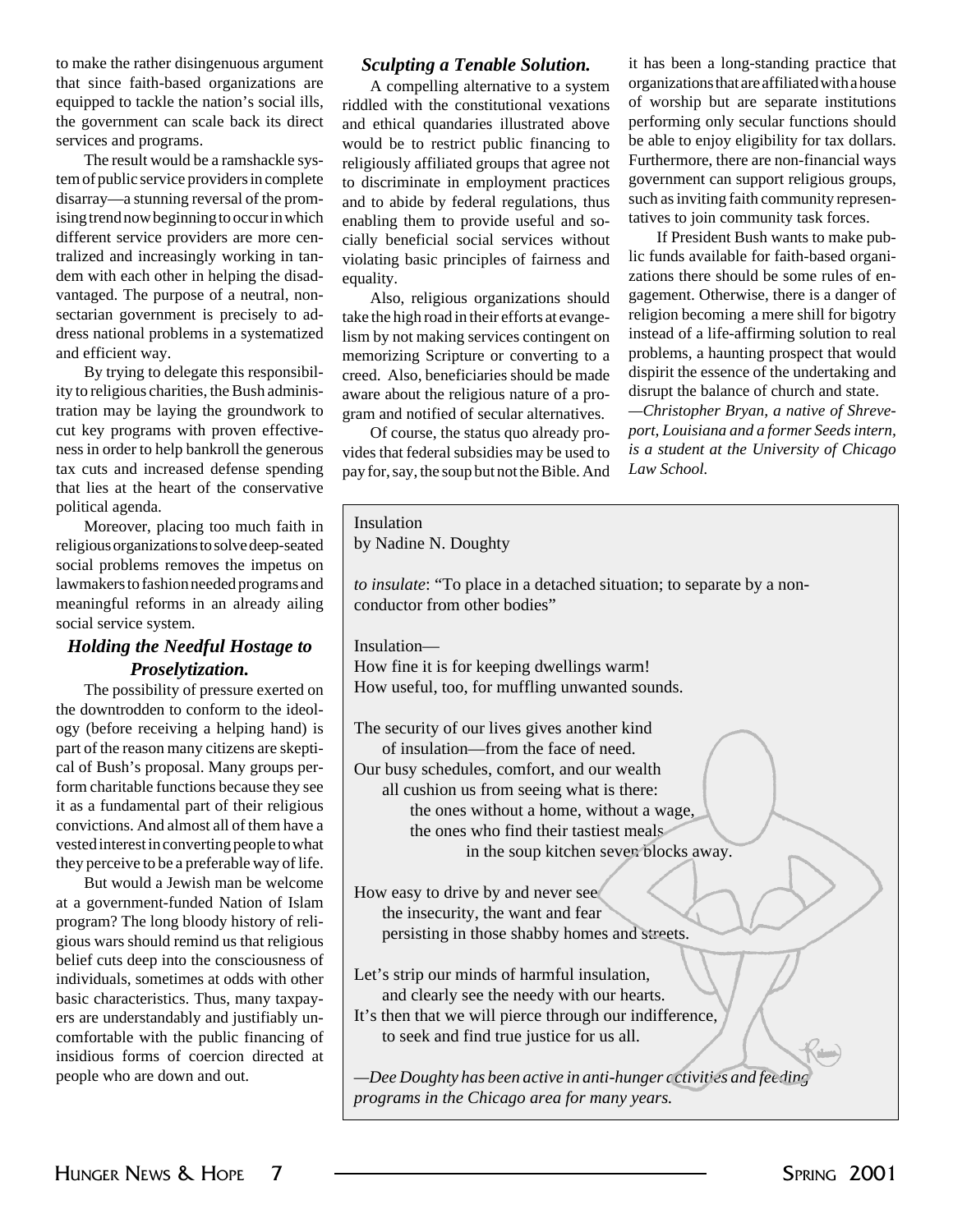## *Habitat for Humanity Affiliate Teams Up with Hunger Farm to Build Simulation Site*

by Katie Cook



 $\Gamma$  everal years ago two Central Texas lead- $\sum$  ers in the anti-hunger movement were at the World Hunger Relief training farm in the mountains of Haiti, discussing the vast challenge of raising awareness of food security and poverty issues among U.S. folks. Jimmy Dorrell, founder and director of Mission Waco (an agency that serves homeless and low-income people in Waco, Texas) had created a poverty simulation program that was attended and emulated by people from all over the country.

Dorrell and Lee Piché, director of World Hunger Relief, Inc. (based in Elm Mott, Texas) began to dream together. Someone, they agreed, needed to create a place in Central Texas where young people could go to study—and to actually experience—the poverty of developing countries.

Operating out of that inspiration, WHRI headquarters staff and volunteers subsequently developed a retreat, designed as a hunger awareness experience for youth. Calling it "A Day on the Other Side," retreat leaders began hosting church groups on the Elm Mott training farm about a year ago.

The retreats, which normally begin on Friday evening and continue through Saturday afternoon, combine hands-on education and Bible study with movies and resourcedistribution games that help young people discover truths about poverty. The curriculum is designed for up to 30 people. Each young person raises \$50 from sponsors in order to participate.

John Alexander, director of Waco's Habitat for Humanity affiliate and former Mennonite Central Committee volunteer in

#### *'National Community Needs Database' Seeking Local Information from Interfaith Community*

The Focus On American National Community Needs Database is being developed to provide a one-stop resource for the communication of unmet needs of frontline service programs in every United States county. The objective of the initiative is to provide the general public, local churches, interfaith organizations, youth leadership programs, volunteer programs, and corporate networks easy access to unmet needs of front-line service programs in their communities. Organizers are looking for local community assessments from across the country. If you have information or want to know more about the database, visit: Focus On American National Community Needs Database at www.humanitarian.net/usdatabase.

*The plan (left) for the retreat house came from a Habitat for Humanity project in Nicaragua*.

Nicaragua, came up with the idea of connecting the efforts with the Habitat practice of "tithing."

Every Habitat affiliate, worldwide, gives ten percent of all unrestricted income to fund a project somewhere outside that country. The Waco affiliate has traditionally designated their tithe

to Central America. In this way, the tithe from every Habitat house built in Waco can also fund at least one house in El Salvador or Nicaragua.

So, Alexander said, what if the Waco affiliate's tithe were to build a Central-American type house on the WHRI training farm property, and the house were to be used for hunger awareness retreats?

So construction materials were donated by the Waco Habitat affiliate, volunteers at the farm provided the labor, and the building became a reality.

The building is patterned after a typical Habitat dwelling in Nicaragua—a 20x20 one-room, cement-block frame on a concrete slab.

Some of the learning opportunities for retreat participants will be hands-on experience with appropriate technology. For instance, there will be no running water at first. The youth will have to carry what water they need for the 24-hour retreat. Piché says there are plans to attach a solar-powered shower at some point in the future.

The house will also have limited electrical lighting, a composting toilet, and a covered porch—which will serve as a cooking area. The youth will cook on a fuel-efficient wood-burning *lorena* stove.

*—For more information about the "Day on the Other Side" retreat, contact Dale Barron or Lee Piché at World Hunger Relief, Inc., PO Box 639, Elm Mott, TX 76640; Phone: 254/799-5611; E-mail: WHRI@hot.rr.com; Web: worldhungerrelief.org.*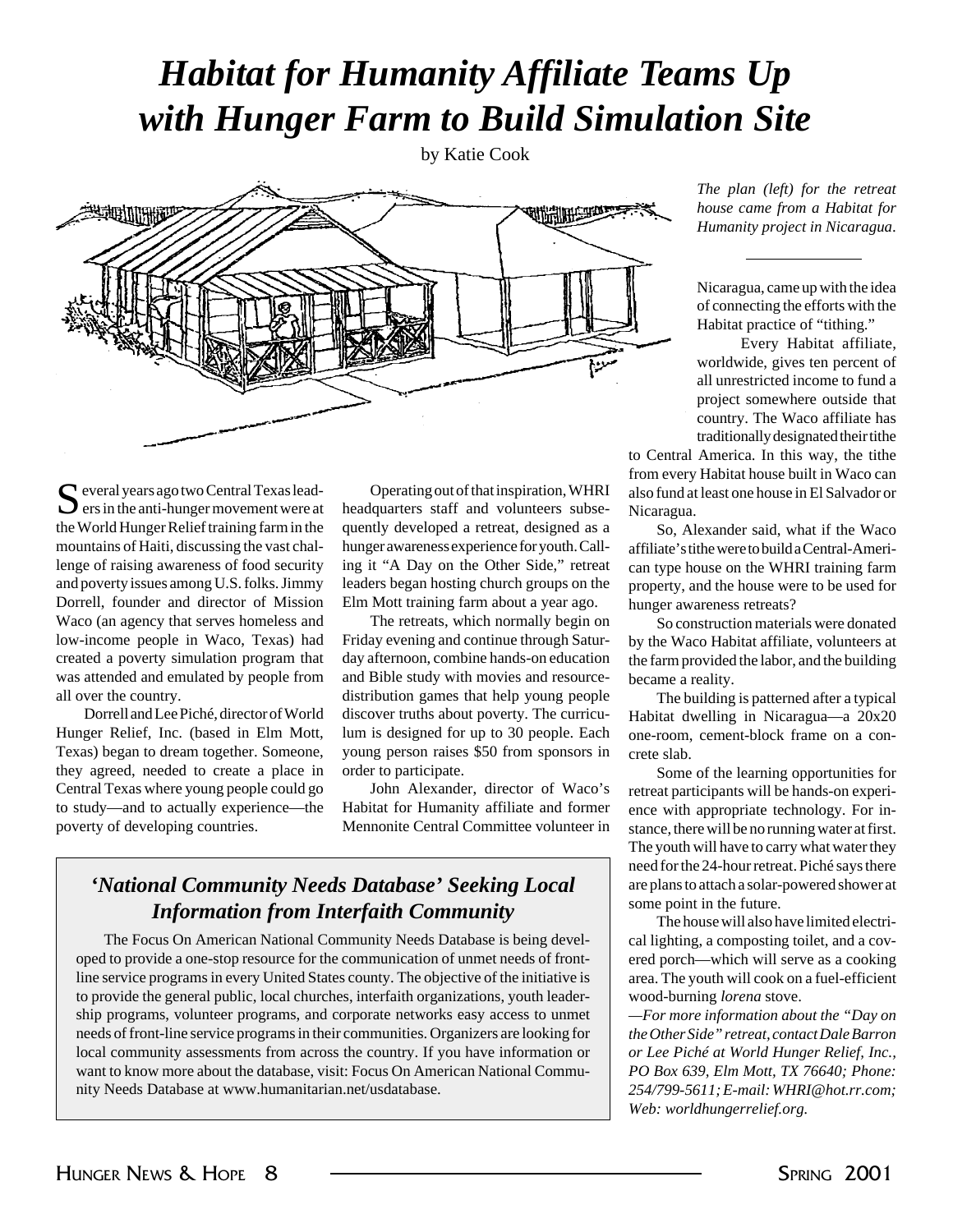## *Resources compiled by Katie Yaun*



#### **New Church World Service Kit Offers Rainbow of Resources**

Church World Service has created a colorful, attractive new intergenerational "Rainbow of Hope" kit containing ten excellent resources that inform people of the popular "Tools of Hope and Blanket Program." The program was designed, partially, in response to the fact that 22.4 million refugees worldwide are in need of blankets, tents, and emergency supplies.) The ten new resources include:

• 'Tools of Hope' gift catalog featuring stories and highlighting outreach opportunities for individuals and whole congregations\*

- An 8 1/2 minute video and study guide highlighting the Tools of Hope program, and how congregations can become a part of "A Rainbow of Caring" to impact people worldwide.
- A colorful "Rainbow of Caring" poster with photos of people who have been helped.
- Five individual guides filled with skits, Worship, Minute for Mission, Children's Activities, and Alternative Giving—to help promote the Tools of Hope & Blanket Offering.
- *Build a Better Tomorrow* children's curriculum, including four sessions of Bible study, stories, activity sheets and poster, ways for children to be involved in mission and outreach.
- Tools of Hope poster with four photo panels, featuring stories of the projects depicted.
- Cards to acknowledge gifts, envelopes to send group offerings to Church World Service, and samples of the offering envelope/ leaflets.

To order, contact Church World Service, PO Box 968, Elkhart, Indiana 46515; Phone 800/297-2767; Web: www.churchworld service.org.

*\*Gifts to meet critical needs of people in various areas of the world are listed with prices that reflect average costs to provide items to families and communities in need. "From fish fingerlings to farm tools, blankets to breadmaking cooperatives, water pumps to rabbit hutches, the key is that they're the right tool when it meets a need identified by the communities themselves," the catalog reads.*

#### **Hunger and the Free Market: Literature from Food First**

Food First provides two forms of literature for anyone members or nonmembers—interested in learning about and fighting against world hunger. The first is the quarterly Backgrounder*,* which highlights current events affecting hunger issues. A recent Backgrounder critiqued the Seattle WTO protests, taking a ruthless look at the nature and workings of the WTO and suggesting alternatives for fair global trade practices.

Food First books also examine issues surrounding free trade and the global economy. *Dark Victory: The United States and*

*Global Poverty,* edited by Walden Bello, with Shea Cunningham and Bill Rau, postulates reasons why poverty has deepened in so many countries, and analyzes the decline of living standards in both the U.S. and developing countries as a result of a free market economy.

*For more information about Food First resources, call 510-654- 4400, fax 510-654-4551, or visit www.foodfirst.org on the web.*

#### **Urban Lessons for Today's Mission**

From real stories of people who experience urban poverty spring hope and inspiration for today's church. *Stories from Below the Poverty Line* provides fresh, compelling lessons for Christians preparing for mission in a new century.

Chronicled within the book are accounts of tragedy and triumph in the inner city that bring new meaning to age-old Christian themes. We learn about community from homeless people; from public housing residents, about servanthood; from a gang leader, about grace; and from a Guatemalan mother poised to commit family suicide, about hope.

Equally compelling are bridge-building links between urban and non-urban settings. Paper, 112 pages, \$9.99 (Canada \$14.79), from Herald Press. Contact: 800/759-4447; www.mph.org.



#### *from Seeds of Hope Publishers*

**Seeds Worship Resources: Four 20-page packets each year filled with prayers, litanies, sermons, activities, art, and more. \$50 per packet or \$120 for all four. To order, call 254/755-7745; fax 254/753-1909; write 602 James, Waco, TX 76706; e-mail seedshope@aol.com; web: www.seedspublishers.com**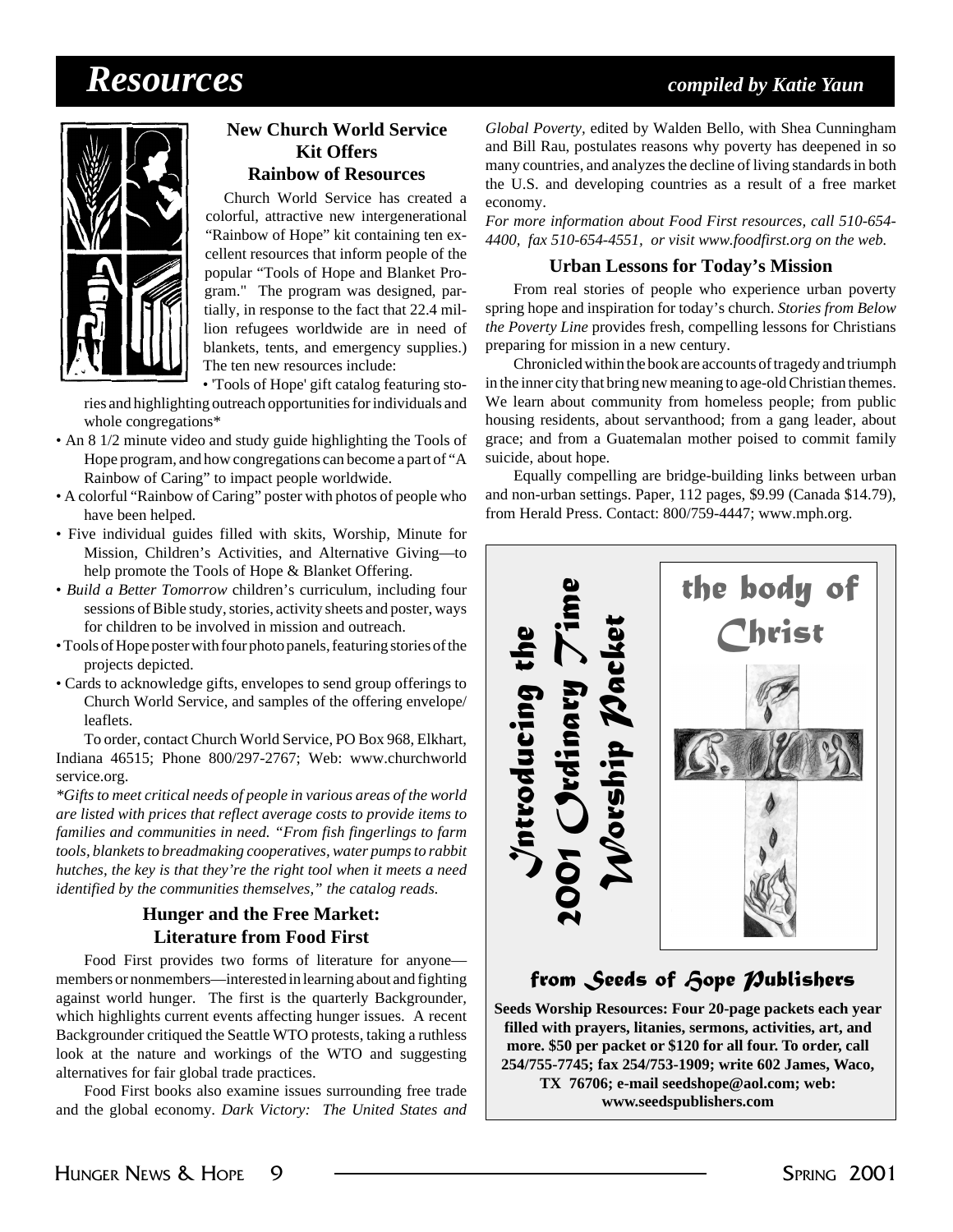# *news briefs* **compiled by Katie Yaun**



**Harvest of Hope**

BIG ISLAND, VA—The Society of St. Andrew now offers week-long and weekend mission trips for youth and adults designed to teach participants about hunger, its causes, and its effects. Activities include work in local fields donated by growers, food-deliveries to local hunger-relief agencies, study, and worship.

Summer Harvest of Hope events consist of week-long retreats designed for senior high youth and their adult sponsors. Senior High Weeks are available in:

- Chestertown, MD
- Wilmington, NC
- Eastern Shore, VA
- Poynor, TX

For this program, teams of 5 youth (who have completed their freshman year of high school) and 1 adult (21 years or older) are accepted, with tuition at \$165 per person. Weekend retreats are also planned for intergenerational groups, which are available in:

- John's Island, SC
- Fincastle, VA
- Fairfield, PA
- Dahlonega, GA

Youth participants in this program should be at least 10 years of age. Teams of six with at least one adult are accepted with tuition at \$65 per person.

Finally, a trip is available to college-age and young adults, in Keezletown, VA, with tuition at \$50 per person.

To find out more about this ministry, including dates of operation for each camp location, contact: Harvest of Hope; 800/

33304597; sosahoh@endhunger.org; 3383 Sweet Hollow Rd., Big Island, VA 24526; www.endhunger.org.Microcredit Summit

#### **Campaigns Targeted for the World's Poorest Families**

DATELINE—Both the Asia Pacific Region Microcredit Summit Meeting of Councils (APRMS) held in early February, and the Africa meeting held last October have made a profound difference to the Microcredit Summit Campaign and to the families it seeks to reach. Participants in Microcredit Summits discuss four core themes: 1) reaching the poorest 2) reaching and empowering women 3) building financially self-sufficient institutions and 4) ensuring a positive measurable impact on the lives of clients and their families.

These themes are actualized through discussions of papers commissioned for the meeting, day-long courses, and training sessions for leaders. At the Asia-Pacific Summit Meeting, a new training video on the CASHPOR House Index was premiered. Delegates left with copies of this program, as well as the previously produced video on Participatory Wealth Ranking, two povertymeasurement tools blazoning new territory in the field.

Because more than three quarters of the 13.8 million poorest families of 1999 were living in Asia and the Pacific, the successful Asia summit discussions, courses, and training will facilitate Microcredit Summit Campaign's main goal of impacting the lives of these families. Further plans are underway for a Latin America/Caribbean meeting to be held in Mexico later this year.

*—from* Faith Works, *the newsletter of the National Interfaith Committee for Worker Justice. For more information, contact Katie Shaughnessy at (612)379-7374, or Ron Kreitimeyer at (651) 291-4479, both of the Twin Cities Labor Religion Coalition.*

#### **Immigrant Working Conditions Improve in the Twin Cities**

MINNEAPOLIS-ST. PAUL—In the Year 2000, Twin Cities hotel and restaurant employees organized various community events, unions, and strikes in order to improve the employment situation of immigrant workers in this field. The success of these events was largely due to religious groups who saw the immigrant's plight as an opportunity to put their faith into action.

At the beginning of the year, workers at the Holiday Inn Express formed a union, but the management's INS call halted the campaign. What could have been a sad story for eight of the workers being deported by the INS turned into a success when the Hispanic Social Justice Committee at Holy Rosary Catholic Church sprang into action.

Clergy, congregation members, unions and community residents participated in rallies, press conferences, and prayer services actions which led to a nationally recognized ruling by the INS. The ruling gave seven of the eight workers two years to remain and work in the country while they hope for a national amnesty bill to pass.

In another instance of religious-group impact, in the summer of 2000 the Twin Cities Labor Religion Network organized people of faith to join the picket lines each day of a 13-day rolling strike held by hotel workers at seven hotels in Minneapolis and Bloomington. The workers and their community allies won a master union contract covering 1,450 workers at nine hotels which included free health insurance for workers and increased wages from 21 to 30 percent over five years, among other concessions.

Reflecting upon the year's activities, Rev. Nancy Anderson, pastor of Minnehaha United Church of Christ and a leader in the Twin Cities Labor Religions Network, said, "Supporting the hotel workers this year helped me, members of my congregations, and the members of the Labor Religion Network put our faith into action. Faith cannot only be a private matter. It must direct our public witness.

#### **Myths About the Living Wage Debunked**

BOSTON—Published by Responsible Wealth, the new report "Choosing the High Road: Businesses that Pay a Living Wage and Prosper" debunks myths about higher minimum wages. Inspired by the report, more than 40 cities—including Boston, Baltimore, Los Angeles, Chicago, and San Antonio—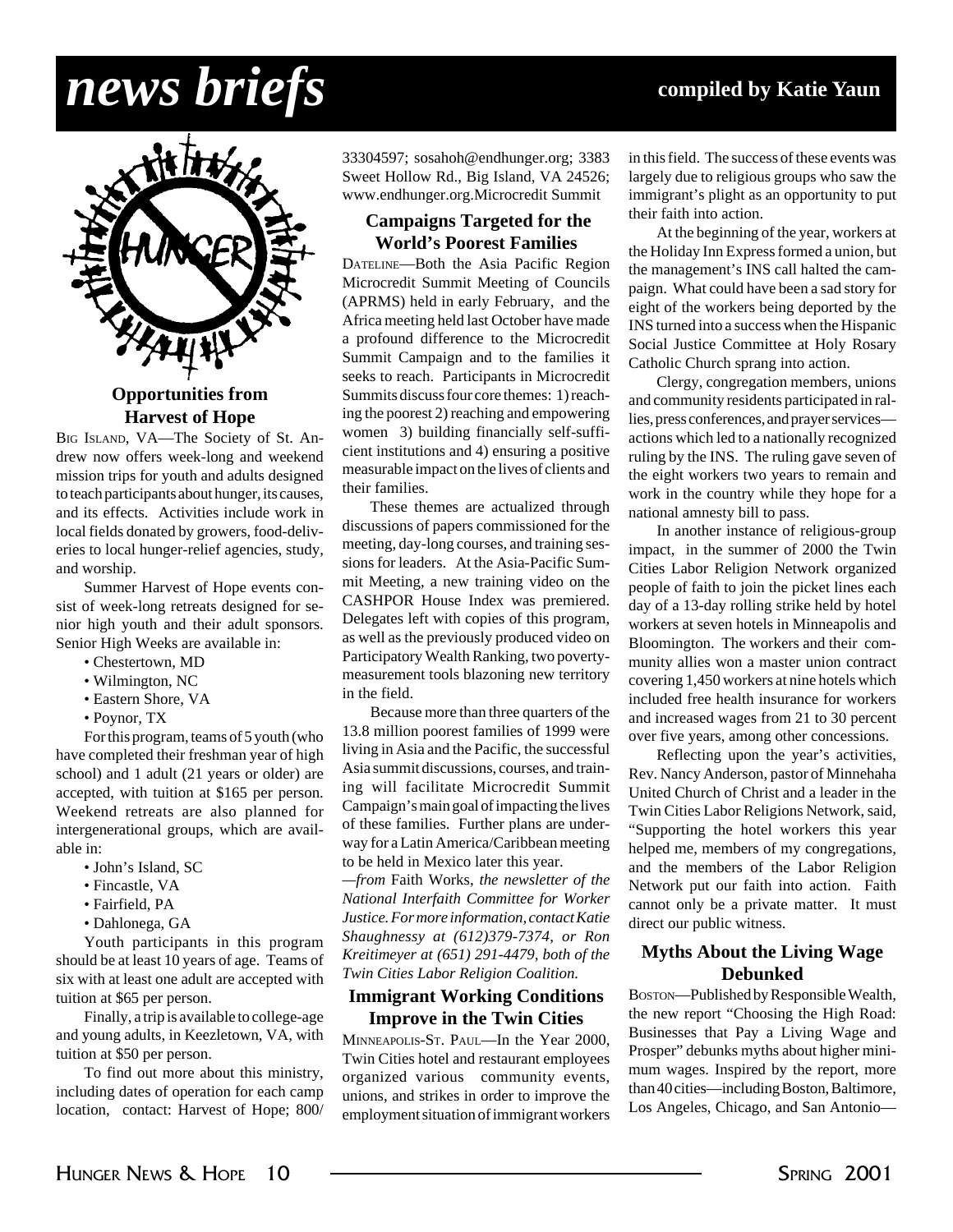# *news briefs*

have adopted living wage ordinances, which mandate an increase over federal minimum wage according to local living expenses. In addition, 120 living wage campaigns are underway, already having recruited 50 business owners to pledge a voluntary pay raise for employees to over eight dollars an hour.

Over one quarter of American jobs pay less than a national living wage of eight dollars an hour. Below that wage, a 40-hour workweek leaves a family of four under the poverty line, meaning an inability to sustain subsistence.

Despite the economy's record-breaking nine-year expansion and skyrocketing CEO pay, the typical modern worker earns less, adjusted to inflation, than in 1973.

*—from Responsible Wealth, a network of*

*over 450 businesses and individuals in the top five percent of income who are concerned about economic disparity. To promote shared prosperity, the organization presents research on the business benefits of higher wages: lower worker turnover and absenteeism, meaning a reduced training costs, higher morale and higher productivity, and a stronger consumer market.*

#### *Global Campaign for Debt Cancellation Continues*

#### **New Name, New Campaigns for Jubilee 2000/USA**

A coalition of faith-based and activist organizations launched the Jubilee/ USA Network at a three-day meeting in Denver, Colorado February 16-18, 2001. More than 80 nationwide organizations convened in Denver to celebrate the progress achieved by Jubilee 2000/USA and to continue seeking ways to end debt domination. Along with its new name, Jubilee/USA Network, will come a new governance structure with several new initiatives for economic and social justice including:

- a "drop the debt" campaign at the G8 Summit in Genoa (July 2001) which aims to get full cancellation of debts owed to the IMF and the World Bank by at least the most heavily indebted countries;
- a campaign to link debt and the effort to combat AIDS, including a demand for acquisition of AIDS medicines at best world prices;
- efforts to link debt and trade, particularly with the approaching Summit of the Americas in Quebec; support to educational efforts exposing problems of the export-led growth model;
- a campaign to eliminate user fees for essential services, especially requirements for

forced privatization of water supplies and other aspects of structural adjustment agreements;

• efforts to complete legislative action needed this year to get full Congressional appropriations for existing debt relief.

The Network Council was the mastermind behind theses changes, one of the restructured governance bodies within the Jubilee USA Network. This group, now the primary decision-making body of the Jubilee USA Network, welcomes input and participation from members of local and regional debt groups, as well as from national organizations and denominations. Groups that are interested in belonging to the Council are encouraged to review the criteria for membership and submit an application. *—from Jubilee USA Network*

#### **Canadian Steps Toward Debt Relief**

The global campaign for debt cancellation is still in full swing. The Jubilee Initiative reiterates its call for the complete and unconditional cancellation of bilateral and multilateral debts of the world's poorest countries; ending the imposition of Structural Adjustment Programs (SAPs); and the assessment and cancellation of the illegitimate debts of developing countries.

One small step toward meeting these three goals recently occurred in Canada in December, when Finance Minister Paul Martin extended a debt payment moratorium on bilateral debt owed to Canada by Heavily Indebted Poor Countries (HIPCs). The Jubilee Initiative commends Martin's moratorium on collecting payments rather than holding payments in a trust fund (according to Britain's policy). The Initiative also applauds how the moratorium will free up foreign exchange for spending on social and economic development in impoverished countries.

However, since HIPCs owe Canada less than one half of one percent of impoverished country debt, the overall effect on global debt relief will be minimal. The Jubilee Initiative is therefore urging Martin to work for an extension of his action by multilateral creditor institutions, and is calling on all creditors to rectify the imposition of onerous SAPs. With Canada's debt relief example there is hope that creditors and other countries will soon follow suit in both bilateral debt and SAP cancellation.